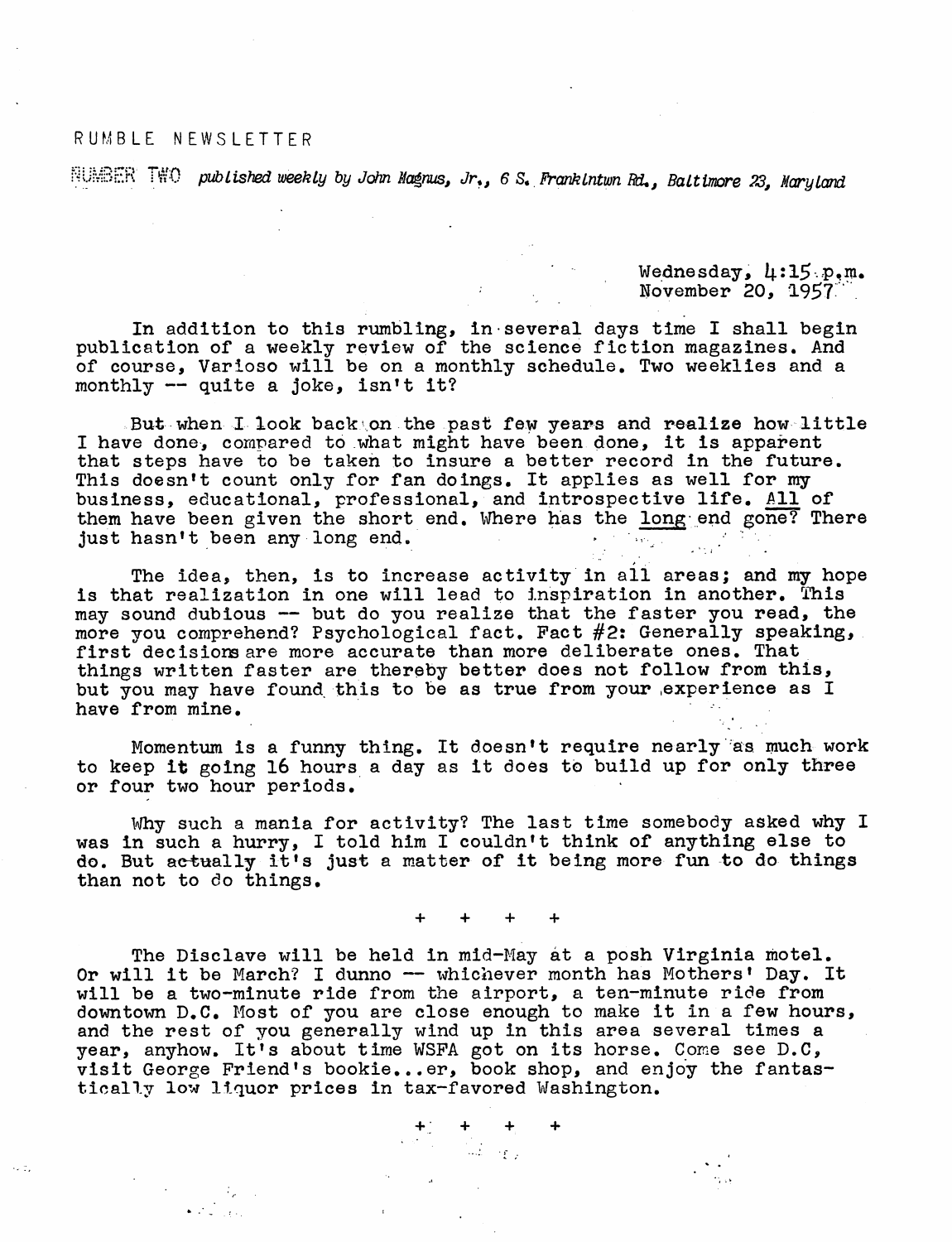More on conventions: I hear from George & Mary Young that Detroit wants the \*59 convention. Dallas and Chicago are apparently also interested. But Detroit has it all over them -- they probably have more combined convention-going experience than any other city, save  $N.Y.$ They have experience at putting on conventions, too, and to boot are about the most thoroughly fannish batch in the universe.

Some of the Detroiters, and the Falascas of Cleveland, are buzzing about a caravan, or carafan, to L.A. for the '58 con. Ten or twenty cars travelling together, having a convention every night for about two weeks...what could be more epic?

+ + + +

A slick eight-page flyer on ''The Earth Satellite" is out with an ACE distribution imprint. Feature of the thing, and raison d'etre for the one buck price tag is a record of the 20.005 mc. tooting of the thing. It's a genuine vinyl pressing of the sort sold for  $89\%$ , so the price is fair if you want the thing. It <u>is</u> an interesting journalistic curiosity.

 $\begin{array}{ccccccccc} 1 & + & & + & & + & & + & & + & & & \end{array}$ 

Harry Warner isn't sure when he's moving yet, but mail sent to the following new address will reach him, so why not switch over now -- it's loftier: 423 Summit Avenue, Hagerstown, Md. He writes:

"1 enjoyed the first rumble, particularly because you like Arnold Bennett, too. ...But if you're really planning to be a writer, take Woodford with an extremely large grain of salt. He'<sup>s</sup> an entertaining man to read on the question of how to become a writer, but never says anything that is accurate, for all his fancy verbiage. The dullest books are the best ones on the problem of learning to sell professionally."

 $+ + + +$ 

Hickman writes from 30I4. N. 11th St., Mt. Vernon, Ill.: ''Like the rumble newsletter. Hope you continue writing it. I've been watching a lot of the old Wheeler & Woolsey comedies plus a few Joe Penners. Haven't seen these since I was a kid and I've really enjoyed them.

''Steve Schultheis wrote me about the Fhilly affair and that he hoped to attend. (He did  $-jlm$ )

"Expecting another neo-fan in a month or so.

"...Am working on new Scurvy & JD how. Have gotten extremely fannish again of late. Wonder if it will last..." in in sala 19

 $\label{eq:2} \mathcal{L}^{\text{max}}_{\text{max}} = \mathcal{L}^{\text{max}}_{\text{max}}$ 

sa en l

+ + + +

Wads of people are getting "extremely fannish again of late." Gad, but I hope it stays that way for just a little while.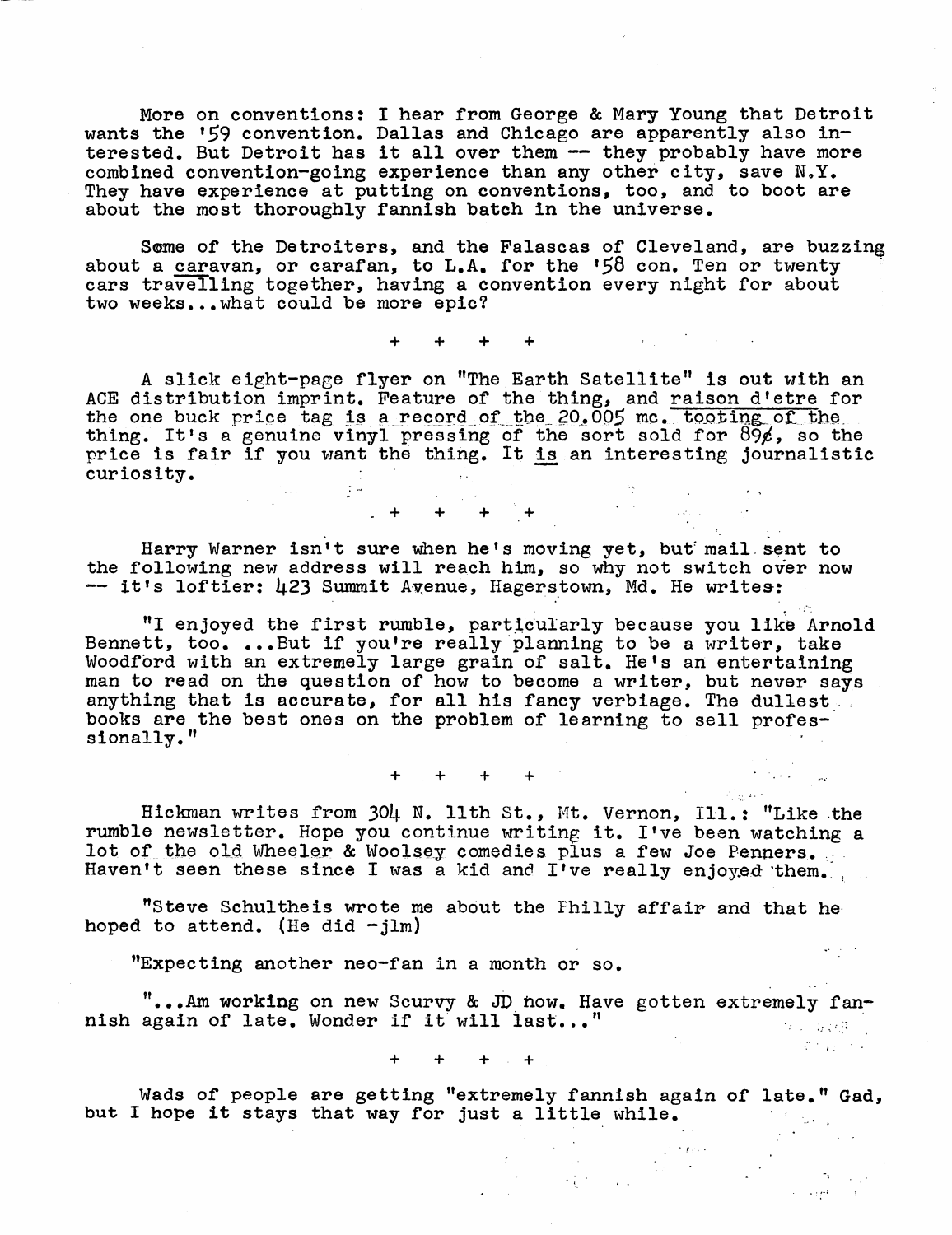+ + + +

"...Smoke-filled room." Dylan Thomas, Quite early one morning.

"...A pocketful of Bradburys... " ibid.

 $+$   $+$   $+$   $+$ 

Alex Kirs appears in SFA Jan '58 with "Man Overboard," the first thing (that I've seen by him) in the prozines. Larry is pretty sharp at picking out fans.

 $+$   $+$   $+$   $+$ 

Don't miss Dementia Praecox, a new zine from Rickhardt, Young, and Beerman. Beerman has himself a great start at a fanzine review column, and the editorial is fine — in the old fannish tradition.

 $4 + 4 + 4 + 4$ 

\$64,000 Question has come up with a space travel category. It would be fun to have a couple of fans battling it out on the \$64,000 Challenge. It would be even more fun if I were one of the fans.